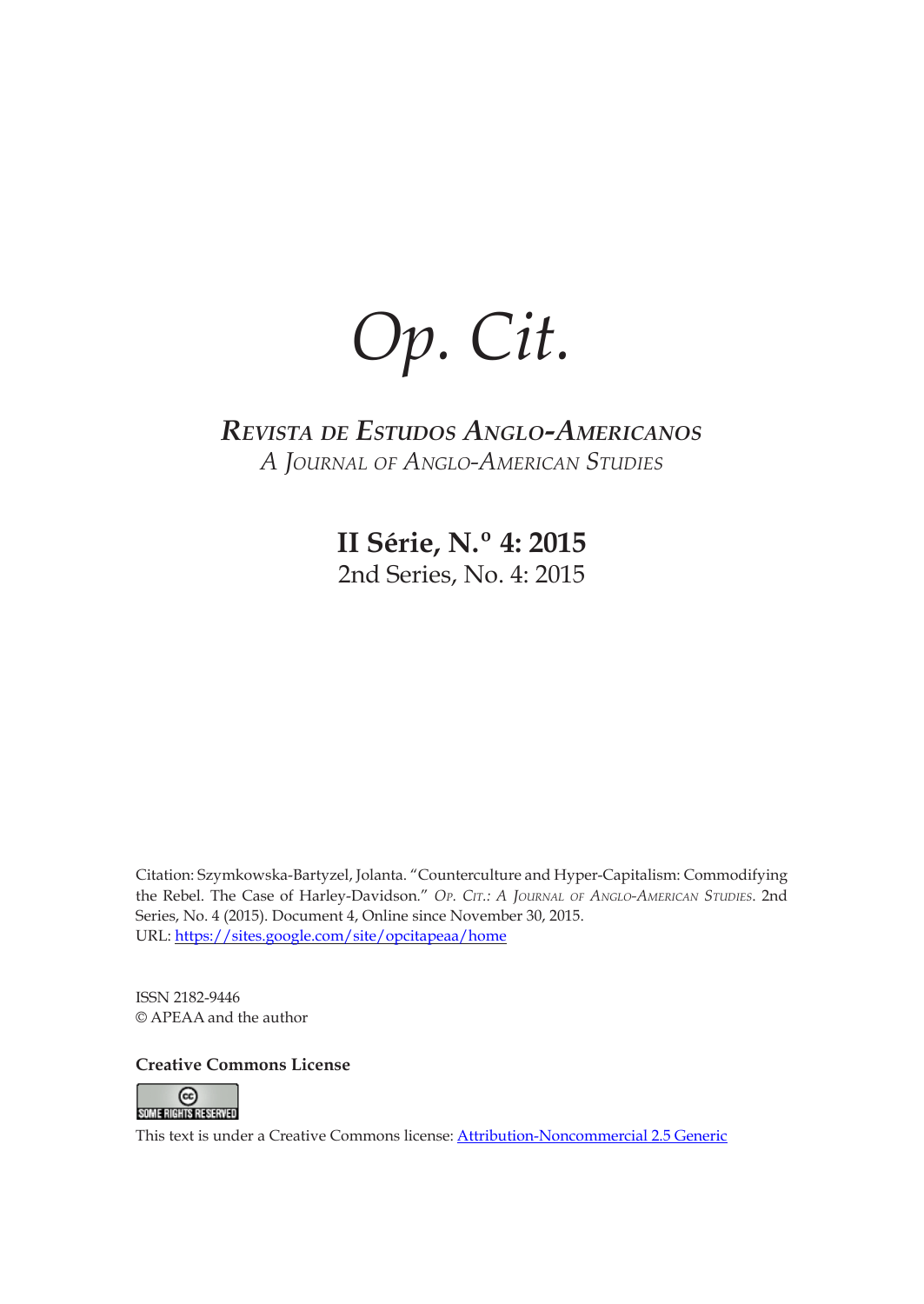## Counterculture and Hyper-Capitalism: Commodifying the Rebel THE CASE OF HARLEY-DAVIDSON

Jolanta Szymkowska-Bartyzel Jegiellonian University, Poland

**Abstract:** The paper focuses on the universal mechanisms of capitalism to convert resistance into commodity, and to make money on selling the illusions of independence, freedom, and self-fulfillment. This process is exemplified by one of the most popular motorcycle brands: Harley Davidson. In the 1960s, Harley Davidson became a symbol of rebellion, diversity, freedom and resistance against the establishment values and lifestyle; however, soon these symbolic associations became the basis for marketing strategies that have turned Harley Davidson into one of the most luxurious brands in the automotive industry. Harley-Davidson is just one of many symbols of the revolution of the 1960s that sells freedom and independence to their users trapped in the mechanisms of capitalism. Music, clothes, jewelry, vegetarianism and ecology, discovered and propagated by counterculture rebels as the factors of a new, revolutionary lifestyle, were all co-opted into the very system and became globally sold commodities.

**Keywords:** Counterculture; conformism; rebel; consumption; Harley-Davidson.

**I.**

In its broadest meaning, counterculture means a new cultural formation generated in opposition to the cultural mainstream. The opposition of counterculture functions by negation of the main moral, behavioral, or aesthetic values functioning in the mainstream. On the one hand, counterculture arises from negation, disagreement and rebellion, while on the other it expresses certain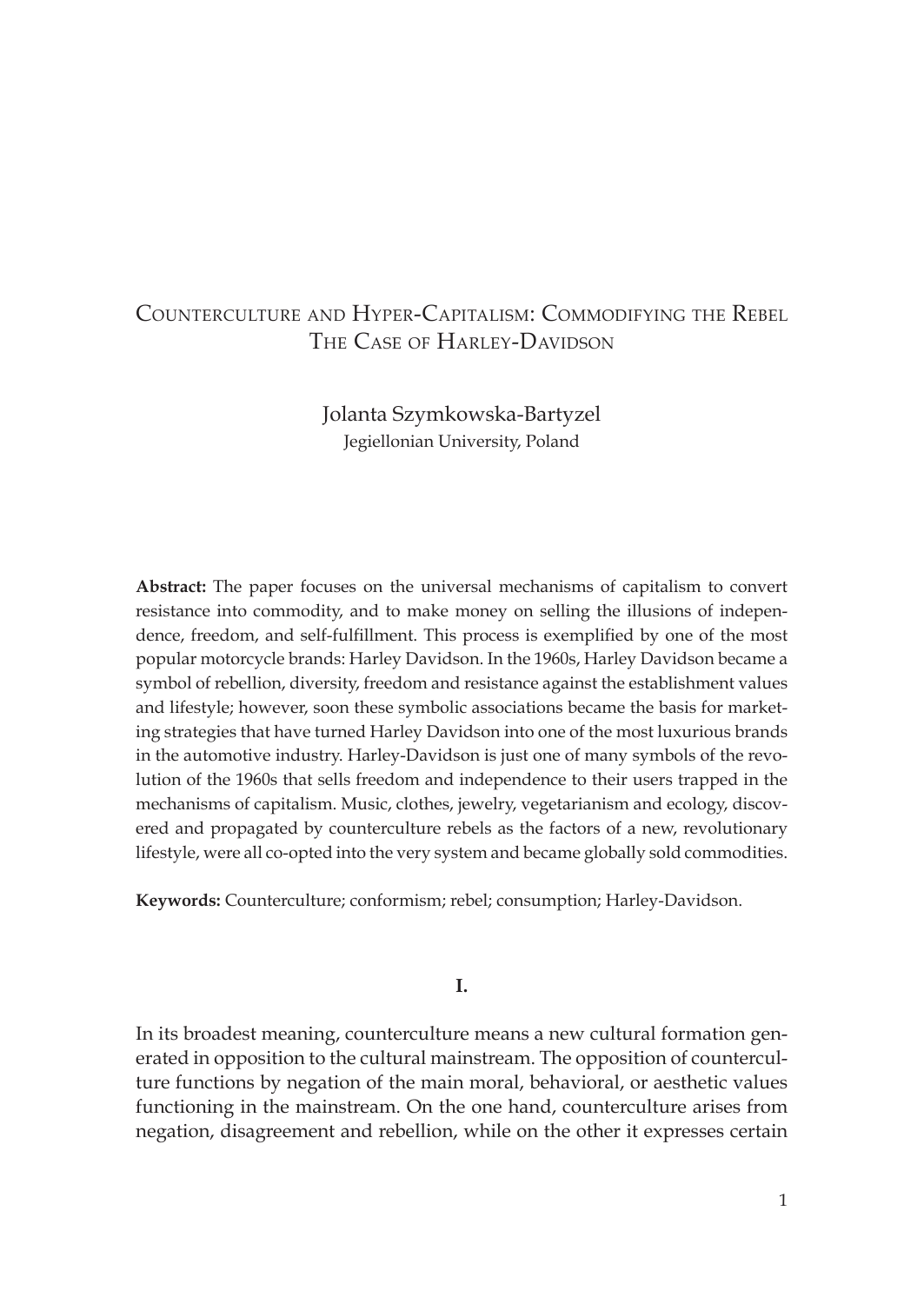aspirations and dreams of a particular group of people at a specific time and place. Among the famous countercultural phenomena in the history of western culture, there are the Romantic movement (1790-1840), Bohemianism (1845-1910), and the most famous and still remembered counterculture movement of the 1960s. The logic of such movements is the same, regardless of the geography or historical period. Each time, the change begins with a small group of people negating the fundamentals of the mainstream and producing cultural texts and giving expression to an ideology that function somewhere at the fringe of the mainstream. With the acquisition of supporters identifying with the new trend, countercultural ideas spread like wildfire, turning into a serious social movement that initially changes and modifies the mainstream culture, in order to finally become mainstream itself.

The genesis of countercultural movements can be found in disagreement with the existing order of the world – the Romanticists reacted to the rationalism of the Enlightenment era, a social order based on the dominating role of the aristocracy and Industrial Revolution, while Bohemianism grew out of discontentment with the conventional lives and bourgeois values prevailing in society. The countercultural changes of the 1960s were a reaction to the order that was established across the entire western world after World War II. In the United States, the changes took a particularly spectacular form, and resulted from long-term processes that took place in American society for about twenty years after the end of the World War.

#### **II.**

For the entire contemporary world, World War II was a turning point that redefined the axiological system, and aesthetic and moral values. It also put the worldwide economy on a new track, giving it new dynamics. Although the United States did not experience war trauma as intensely as Europe, the changes that took place after the war were equally expressive. For American politics and economy, and also for Americans themselves, World War II led to a better, or at least a wealthier world. The United States, as victors in the worldwide conflict, established its position as a superpower – a political and ideological leader of western civilization. This contributed to an intensive growth of the American economy, and translated into an increase in the standard of living of American citizens. Americans who gladly used the benefits of the developing economy, eager to have a better life after the shortages caused by the Great Depression and wartime limitations, built what is referred to in history as the American prosperity of the 1950s. The era was also characterized by the development of large corporations, domination of mass media, and the development of the pop culture industry and advertising.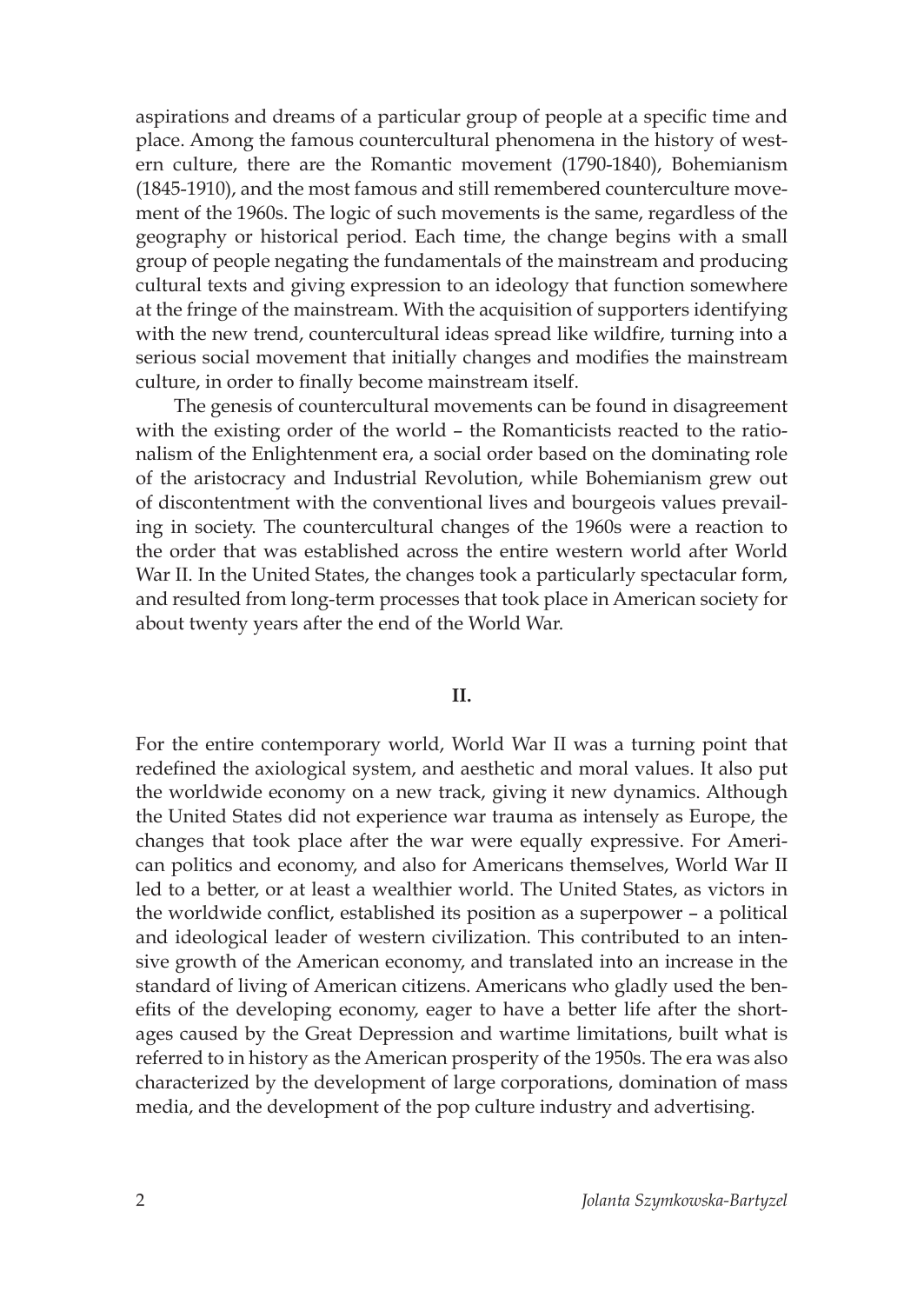All these factors contributed to the fact that in the 1950s, a new world order emerged of advanced capitalism with a prevailing consumption culture. It praised typically bourgeois values: wealth, stabilization, security, family, and education. They served to guarantee an efficiently functioning society consisting of happy individuals who were expected to lead their lives according to a predefined scenario: a good education, a stable job, a large family, a house in the suburbs, a car, a fridge, and a TV set. Such a concept of happiness, very useful for the developing the post-war economy and control of the state, was perceived by many intellectuals, particularly the ones inclined towards Marxism and inspired by Freudian theories, as authoritarian and repressive. Representatives of the Frankfurt School such as Theodor Adorno, Herbert Marcuse, and Erich Fromm, as well as American intellectuals such as Dwight Macdonald, William Whyte, and Vance Packard, warned against the threats of capitalism. They were concerned about the damage caused by the "era of abundance" with its characteristic prevalence of consumption, and wrote about society consuming standardized products of mass culture. In a dramatic tone, they presented the mechanisms of the pop culture industry that deprived individuals of autonomy and independence, generating false needs which lead them to focus all of their efforts and activities on accumulating material goods. They proved that for contemporary man 'to have' means more than 'to be.' Such intellectuals often identified the culture of consumption with mass culture, accusing both of repressing, limiting and enslaving individuals.

Considering the Marxist genesis of such views and their great impact on the emergence of counterculture movements of the 1960s, we can clearly say that in this context, counterculture is perceived as the main opponent of the entire capitalist system and of its fundamental values and mechanisms. The movement consisted of discontented individuals who could not find a place for themselves in the general model of happiness, who rejected its values, or who were automatically excluded. Those who did not fit the unified, monocultural model of life in post-war America were numerous: ethnic minorities who were still perceived as second-class citizens, culturally limited and enslaved women, youths who could not find jobs, and veterans who were mentally or physically handicapped and could not find a place for themselves in the post-war reality.

According to William Kornhauser and Irving Horowitz, social movements in contemporary mass societies are caused by people who are not fully integrated into society, are excluded from it, or function on its margins. They are characterized by a sense of being different and helpless, yet their helplessness yields to the will to act when they find other people like them and form groups according to similarity of social situation, living situation, or common experiences. Because such people are also characterized by a lack of faith in the rules that apply in a particular social order, they willingly engage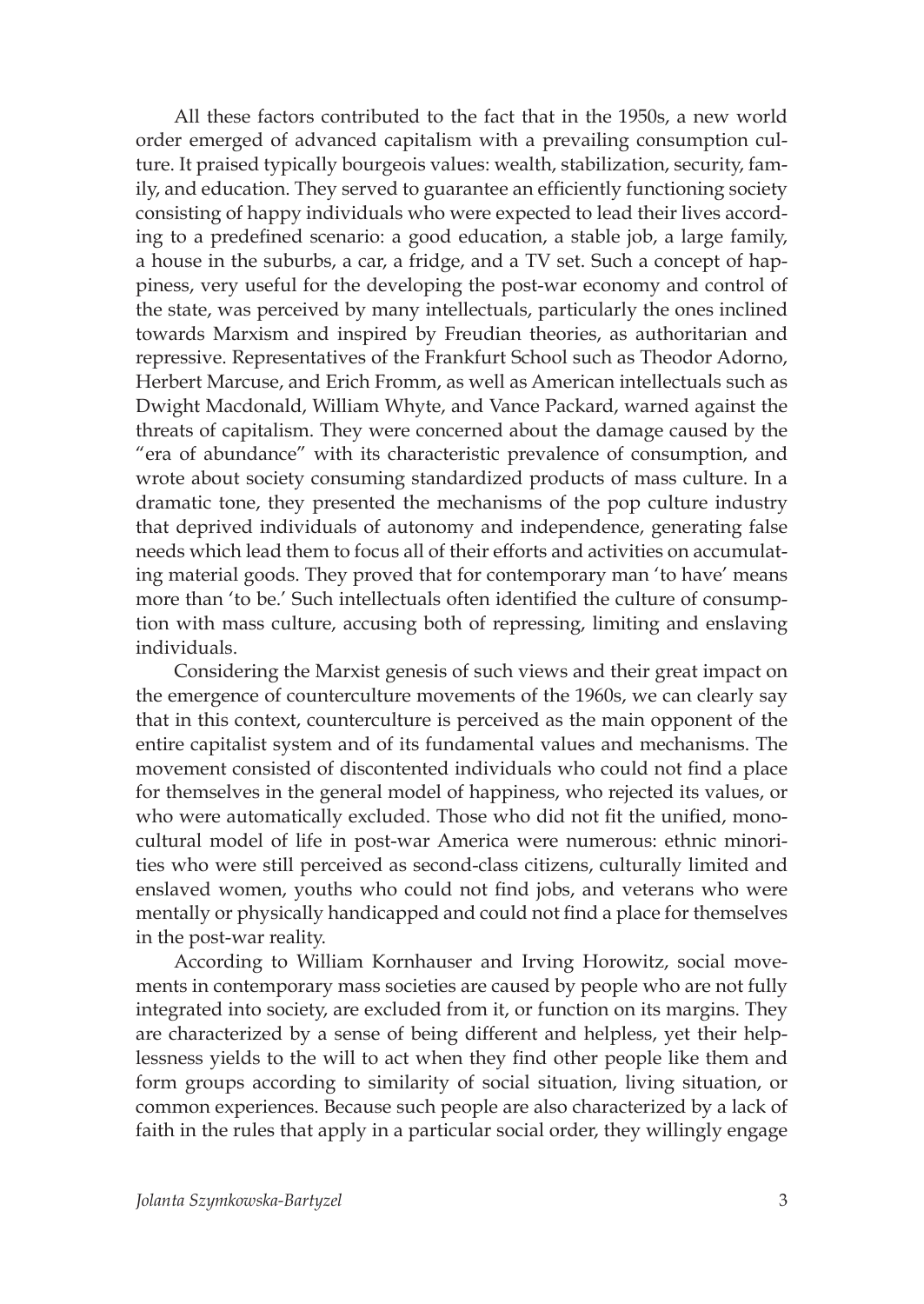in changing such rules. Hence, all the movements of the 1960s, such as the Civil Rights Movement, feminism, sexual minorities activism, and the hippie movement, arose directly from the social isolation of their participants.

Unhappy and excluded people functioned in society in contradistinction to those who achieved their goals in fulfilling the generally popularized model of happiness, which was based in building a corporate career, gathering material wealth, and consumption. In order to appropriately fulfil a social role and achieve one's goals, one had to consume, and mark one's social status by consumption.

Consumption in the 1950s reflected the prevailing paradigm for the functioning of American society in the 1950s – a paradigm based on rationalization and effectiveness. The most significant symbols of the consumer culture of the period, such as Levittowns or McDonald's restaurants, rejected differentiation and individuality. The Fordist-Taylorist production model of a large number of identical products, which was based on time- and cost-efficient line production, also functioned as a model of society's organization and worked very well in the post-war society that was rising from its difficult experiences. The next generation, not having experienced shortages, raised in the wealth of the "era of abundance," did not accept such a model of society, and openly claimed postulates related to anti-industrialism, anti-militarism and anti-consumerism. Young contesters considered a struggle against consumption as the best way of fighting against the capitalist system. As Marxist cultural critics were convinced, in order to efficiently function, capitalism needs inert conformists, slaves of the system. Therefore, to crush the system, one had to reject consumption, which was considered as repressing and enslaving individuals. It is worth considering to what extent they succeeded.

Joseph Heath and Andre Potter, authors of the book *The Rebel Sell: Why the Culture Can't be Jammed,* write:

In the '60s, the baby boomers declared their implacable opposition to the 'system.' They renounced materialism and greed, rejected the discipline and uniformity of the repressive '50s, and set out to build a new world based on individual freedom. What ever happened to the project? Forty years later, the system does not appear to have changed very much. If anything, consumer capitalism has emerged from decades of countercultural rebellion much stronger than it was before. (Heath and Potter 10)

However, as argued by Heath and Potter, the countercultural rebellion did not mean rejection of consumption, but only a change of its form and, as a result, a certain remastering and strengthening of its mechanisms. Paradoxically, it was the counterculture that grew from the opposition against the capitalist system which ultimately refreshed and thus strengthened its functioning. Consumption models of the 1950s relied on similarities, on pre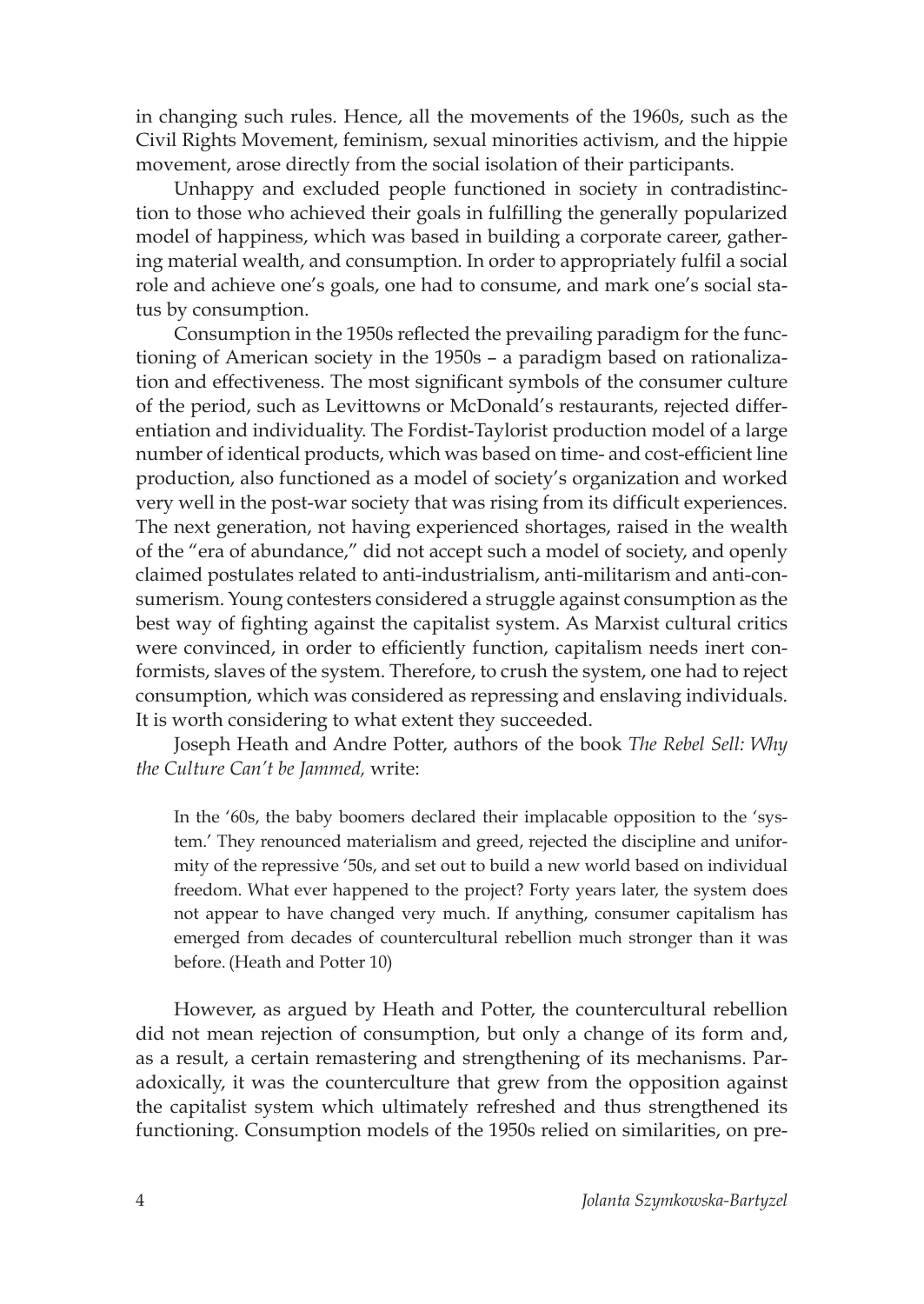defined order and aesthetics, on the templates dictated by mass culture. A typical example of a citizen and consumer of the 1950s is the protagonist of Sloan Wilson's *The Man in the Grey Flannel Suit*, who puts on his grey flannel suit every day and goes to work in a large corporation. He lives like a programmed robot in the treadmill of imposed social roles and recommended behavior. He is a predictable conformist in the sphere of consumption, and his grey suit is its symbol.

Yet, the countercultural rebellion, growing from opposition to such a life, was only expressed in the replacement of grey flannel suits with loose flax trousers and tunics, ties with love beads, and Chryslers with Volkswagen Beetles. It was not a resignation from consumption as such, but merely a change of the consumed items and methods.

The first generation hippies did everything they could to violate the dress code of 50s society: men grew their hair long and wore beards, refused to wear suits and ties: women adopted miniskirts, threw away their bras, stopped wearing makeup – and so on.. But it wasn't long before these items and clothing styles started showing up in advertisements and on *mannequins* in shop windows. Soon *department stores* were selling peace medallions and love beads. In other words 'the system' seemed to regard the hippies less as a threat to the established order than as a marketing opportunity. (Heath and Potter 36)

As it turned out, rebellion against mass society is not the same as rebellion against the consumer society. What is more, as argued by Thomas Frank, the system co-opts the symbols of rebellion, assimilates them, makes them conformist, robs them of deep meaning and implements them in the market mechanisms.

Frank, an American publicist and one of the founders of *Baffler* Maga $zine<sup>1</sup>$  was one of the first to question the fundamental myth of the counterculture – that the counterculture acts against consumer culture and weakens its impact. In his famous book-length essay, *The Conquest of Cool,* Frank shows how American business took over the language of the youth rebellion of the 1960s and used it to increase sales. This happened as a result of the co-optation process, which Frank understands as: "Faith in the revolutionary potential of 'authentic counterculture combined with the notion that business mimics and mass-produces fake counterculture in order to cash in on a particular demographic and to subvert the great threat that 'real' counterculture represents." (Frank 7)

<sup>1</sup> *The Baffler* – is a magazine of art and cultural and political criticism, founded by Thomas Frank in 1988. It is published every March, June and October in print and digital formats by MIT Press. See more at: [www.thebaffler.com](http://www.thebaffler.com/)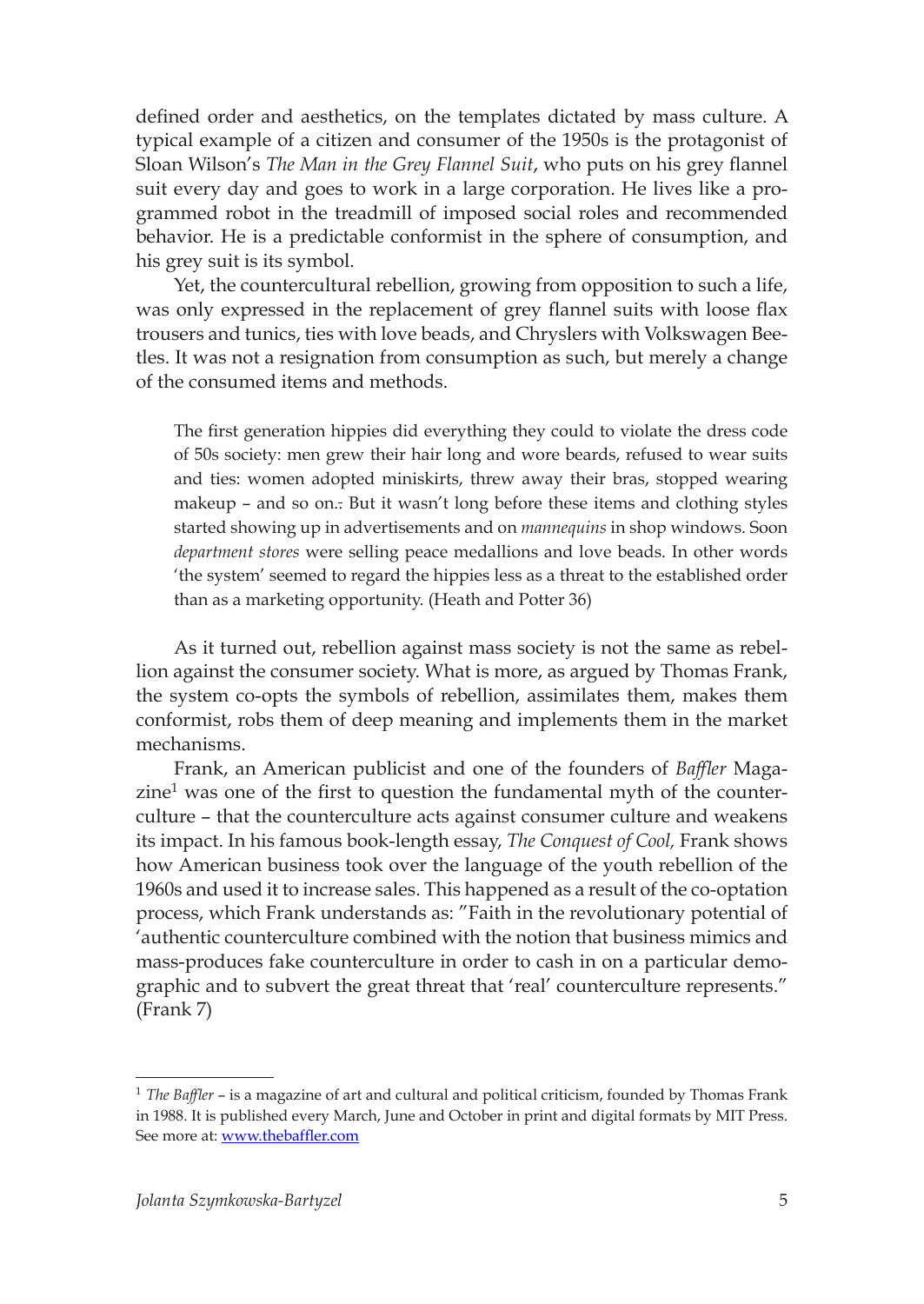To exemplify the process of co-optation, Frank analyses the operation of two branches of American business in the 1960s – production of men's fashion and the American advertising business – and convincingly points out the mutual relations of the anti-establishment rebels and the world of money. He argues that within the sphere of consumption, contesters were supported by business, their dreams and wishes were often guessed or anticipated, and as a result many of the products and slogans were not due to authentic, spontaneous actions of the rebels, but were carefully calculated strategies of corporate workers, according to the principle "if you can't beat 'em absorb 'em."(Frank 7)

According to Frank, as a result of co-optation mechanisms, mass culture followed the direction of the authentic counterculture and created commercial replicas which it thus sold, turning the symbols of rebellion into merchandise and making them part of systemic market mechanisms. Moreover, Frank claims that:

it was and remains difficult to distinguish precisely between authentic counterculture and fake: by almost every account, the counterculture, as mass movement distinct from the bohemians that preceded it, was triggered at least as much by developments in mass culture […] as changes at the grass roots. Its heroes were rock stars and rebel celebrities, millionaire performers and employees of the culture industry; its greatest moments occurred on television, on the radio, at rock concerts, and in movies. (Frank 8)

Often, what has been perceived as countercultural and anti-systemic was a mass product of that very system, created for commercial purposes. Frank's analysis is very convincing – it makes the reader realize how, together with the changes to social needs, the very nature of business has changed. Marketing tools have become more flexible, and business has culturally invigilated the young rebel generations in order to meet their consumer needs and commodify their rebellion. What is more, the analyses show, although indirectly, how much the cultural revolt has changed consumer culture.

We shall track the process of the changes and the operating system of the mechanism of co-optation by analyzing the history of a product which is still a synonym of rebellion and a manifestation of individualism – the Harley-Davidson motorcycle. It's a legendary element of the rebellion of the 1960s, which – owing to co-optation – has been turned into a luxury product and a symbol of high social status. Owing to this, we will be able to pinpoint and describe the key changes that took place in the 1960s in consumer culture, and which have changed it for good.

 In the context of our deliberations, we will not be talking about Harley-Davidson as a two-wheel means of transport with specific technical parameters, but about Harley-Davidson as an object which, following Roland Barthes,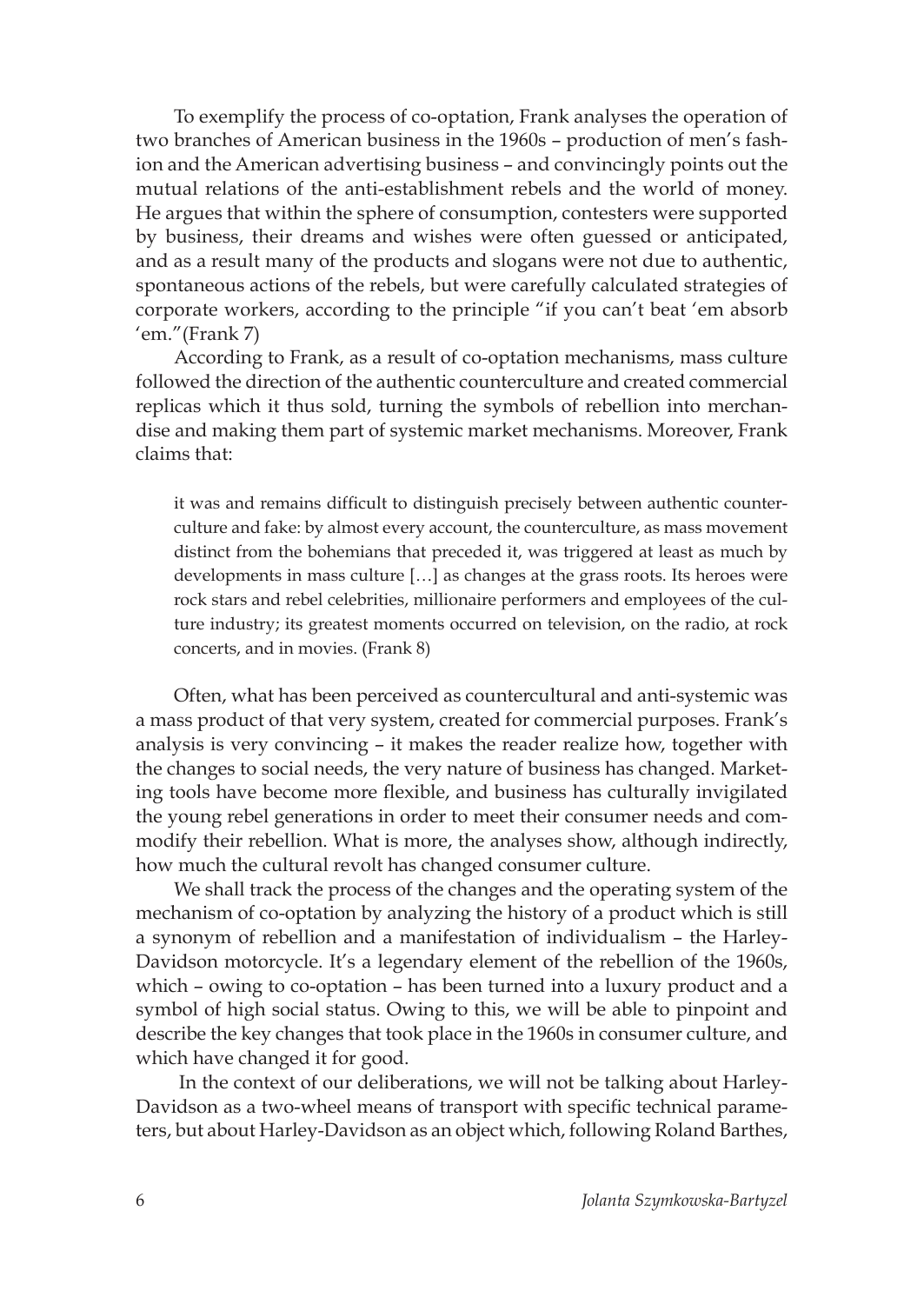became a symbol of its own use, and was transferred to the stock of certain symbols and myths of mass culture. Actually, it is since Roland Barthes made his argument in *Mythologies* (1972) that consumption has been analyzed as a system of behavior with a meaning. For Baudrillard, who in his theories followed and referred to Barthes, consumer culture was an ideology. Gottdiener provides the explaination of Baudrillard's concept:

To him a material world of commodities has been transformed into a symbolic world of ideological meanings attached to commodities (1968, 1981). This ideology of consumerism has reduced all material objects to their 'sign value,' that is a meaning constructed through advertising and consumer manipulation by the logotechniques of capitalist corporations. It is the sign value of the object that superimposes itself upon the sign function of the object, transforming the meaning of objects that comes from their everyday use into ideology of consumerism. (Gottdiener 987)

Therefore, we will discuss Harley-Davidson as a certain carrier of meanings, as through various meanings that were evoked by the history, silhouette, aesthetics, and finally the entire mythology of the Harley-Davidson brand. Specific consumers made specific decisions, co-creating entire sets of meanings. The generation of meanings has taken a different course than the one proclaimed by Marxist cultural critics, who perceived semiosis in culture as a vector process that served to build a specific ideology needed by the dominating class to maintain power.

Nowadays we know, and we owe this knowledge to the ferment of the counterculture revolt, that generation of meanings is not a one-way process, and it is not only the market system and the advertising, mass media or popular culture that agree on and impose meanings, but people, recipients of such texts appropriately process and interpret cultural texts, and define their sign value. "People are the bearers of meaning, either in isolation of personal use or as the product of a complex social process of group interaction" (Gottdiener 986). Moreover, as Gottdiener remarks: "The market segments of the mass culture audience are not made up only of consumers; they include individuals involved in social networks with complex, highly variegated linkage. In short, the users of mass culture constitute a heterogeneous aggregation or *subcultures*" (Gottdiener 990).

The corporation itself builds a specific cultural myth through advertising and marketing, a myth which, according to Barthes, can be understood as a semiological system. Therefore, the meanings created by and around Harley-Davidson and functioning within culture are a result of actions not only of the corporation, but are also co-created by people, users, fans, as well as regular recipients who have never owned or used a Harley, but are con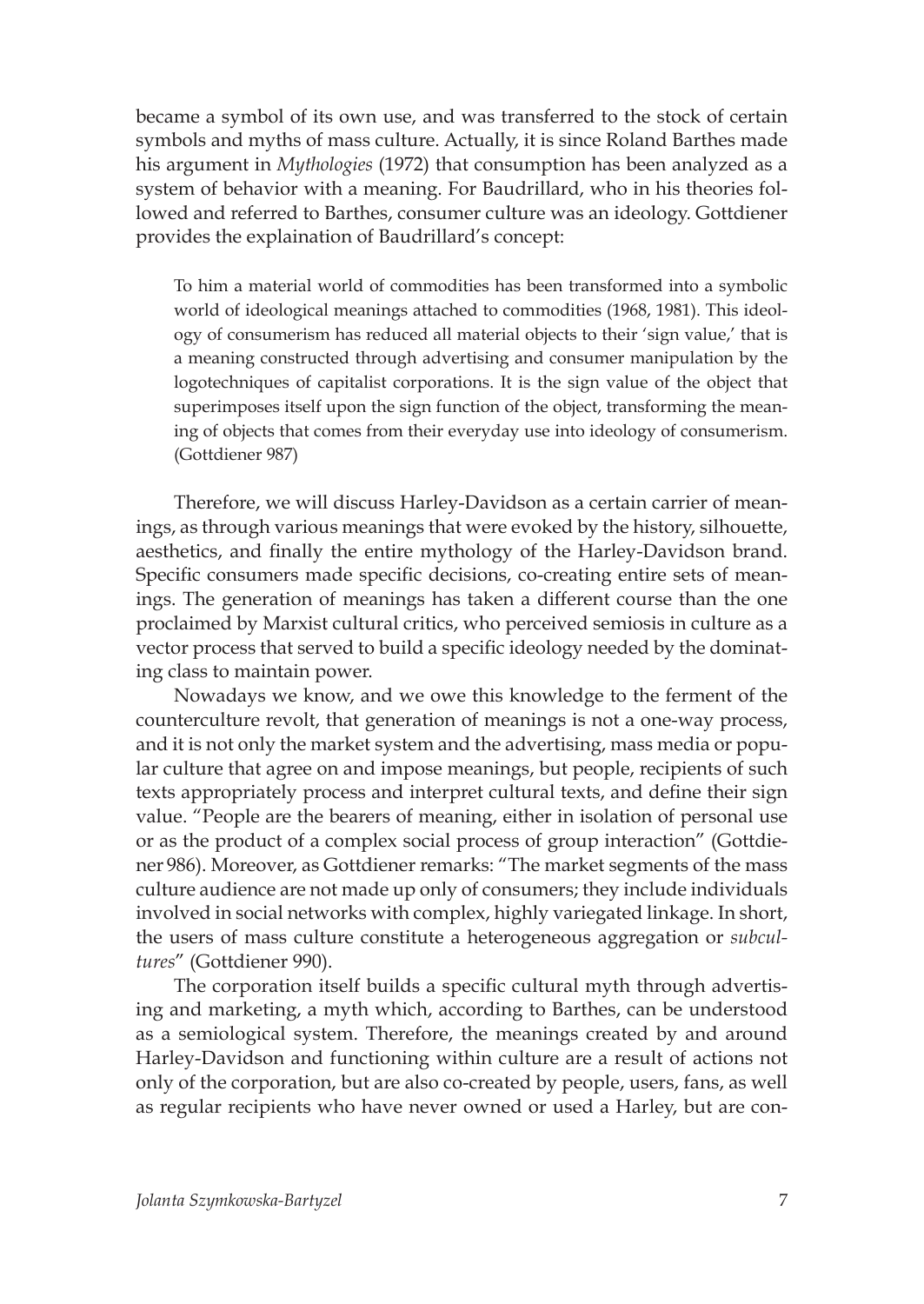sumers of popular culture products upon which Harley-Davidson is a very distinctive sign.

Martin Krampen claims that commodities are used in two ways: firstly, according to their practical function, and secondly they can serve to pass on some meanings, as signs, and cultural messages. This happens as a result of a transfunctionalization process, where the original, basic meaning of a commodity becomes obscured by its secondary meaning. Mark Gottdiener, who took the ideas of transfunctionalization from Krampen, assumes that both manufacturers of commodities and their users participate in this process, and he identifies three phases of semiosis in mass culture.

The first phase is built on the basis of the producer/user relation, and involves transformation of commodities into signs:

Producers produce objects for their exchange value, whereas purchasers of those objects desire them for their use value. This use value is embedded in a cultural life whose meaning systems preexist in the stage of semiosis associated with mass culture. [...] The link between exchange value and use value, which is characteristic of the producer/user relation, is designated as the first stage of semiosis for mass culture and involves the transformation of commodities from exchange value to an arbitrary sign value status in order for them to be sold. (Gottdiener 993-994)

The second phase of semiosis, in turn, involves the user/object relation. At this phase, objects are transfunctionalized by the users who create meanings around them that are often far from the ones created by the producer. An example of such a generation of meaning for Gottdiener is personalization, "in which users modify objects of mass consumption in order to express certain cultural symbols, or in connection with specific group practices, or for use of subcultural activities" (994). At this phase of semiosis in culture, Gottdiener perceives the main source of meanings in the mass culture, as well as in the emergence of alternative cultures, or subcultures that emerge in opposition to the mainstream culture.

At the third phase, semiosis occurs in the producer/object relation: "The transfunctionalized objects produced by social groups and the needs that are generated by everyday life eventually become the raw material for cultural industries [...] Subcultural signifiers are divorced from their everyday codes and transformed by culture industries into more marketable, less radical meanings" (Gottdiener 996). This is a sort of trivialization of alternative, revolt meanings, their acculturation and conforming, and then, in a milder form, they are incorporated into the mainstream.

From the perspective of our analysis of the sales of Harley-Davidson motorcycles as an icon of rebellion, the last phase of semiosis in mass culture is the most important, and this is also the focus of attention for Thomas Frank,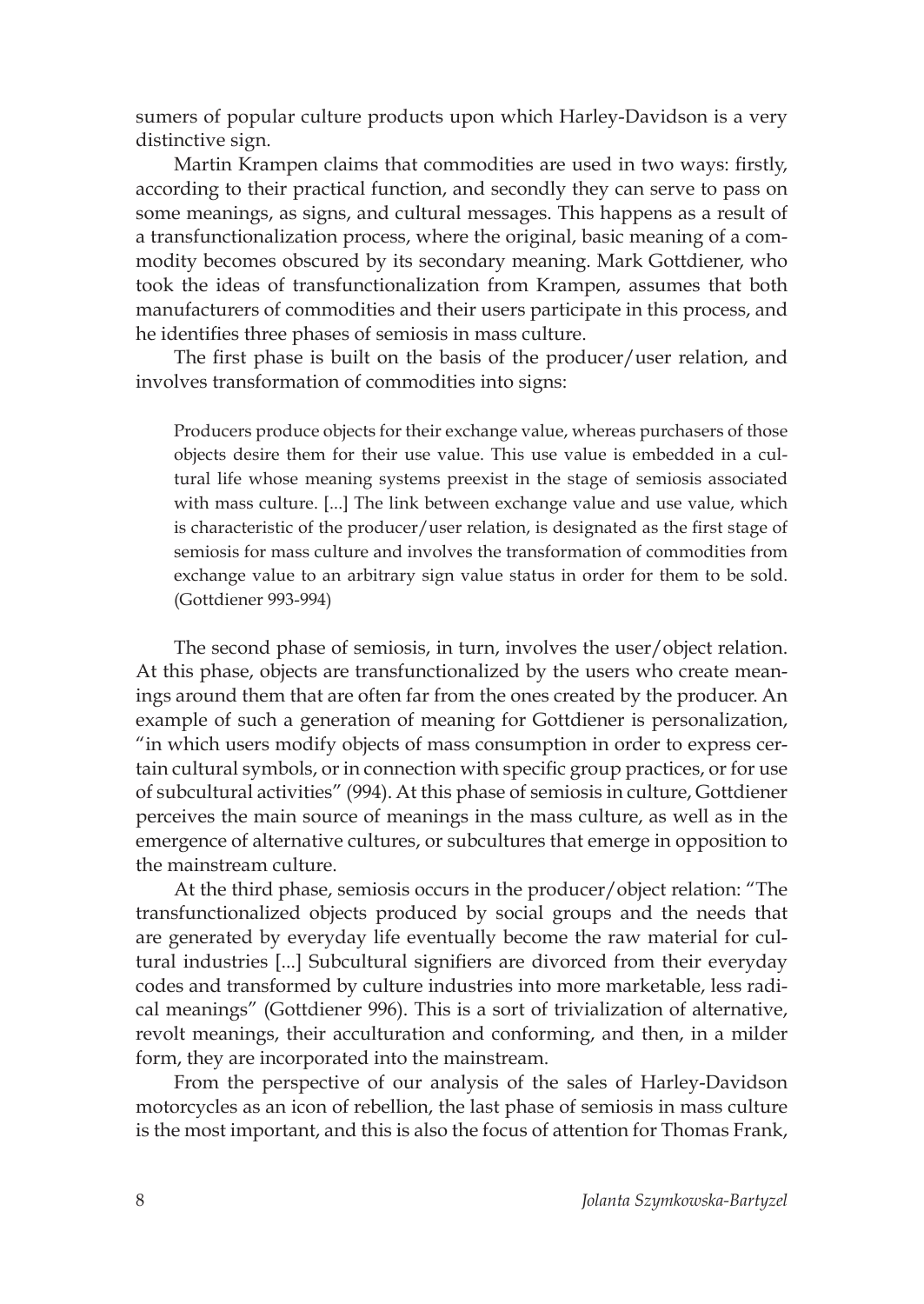Joseph Heath and Andrew Potter, while analyzing various signs of rebellion used by large businesses. Harley-Davidson is an object very intensely saturated semantically. It is worth tracking its history to show how the cultural functioning of the brand changed – what was the path of the bike from a regular, useful means of transport to a transfunctionalized symbol of rebellion, and, finally, how this rebellion became trivial and commercialized by big business.

The history of Harley-Davidson began in 1903, when William Harley and Arthur Davidson constructed the first model of the chopper under the Harley-Davidson brand. In 1906, the company issued the first advertising catalogue, where the new Harley-Davidson model was referred to as the Silent Grey Fellow. This was the first important element in the building of the market personality of Harley-Davidson, the building of the Harley myth – a myth understood as Roland Barthes understood it, as a semiotic system (the first stage of the semiosis producer/user relation). The short history of the machine was supplemented with a story borrowed from a different, non-automotive reality – a story of friendship – male friendship, in which the bike became a friend, a travel companion, like a horse for a cowboy. Here, in the modern, industrialized world of the 20<sup>th</sup> century, the horse, which belonged to the pre-industrial era, was replaced with a more efficient, faster, and equally 'live' and co-feeling motorbike.

During World War I, Harley-Davidson choppers were used for military purposes and, owing to the American army, reached Europe. In the inter-war period, road races and 'hill climbing' races, as well as chopper rides, were very popular. The popularity of races and rides also resulted in the emergence of the first organizations associating bikers. These were energetic clubs that were divided into sport and tourist clubs. During World War II, Harley-Davidson obtained a governmental contract for production of machines for the American army. In 1940, the US Army ordered 745 items of the Harley-Davidson WLA model, which proved to be so successful that almost 90,000 were manufactured. In the USA, after the war, thousands of Harleys were demobilized together with their owners.

It was war veterans who started building the reputation of Harley-Davidson as an anti-system machine. Frustrated, and psychologically handicapped, they felt misunderstood or socially redundant. Lost in the new reality, they felt best in the company of similar people, and started assembling themselves in special support groups referred to as biker gangs. Brock Yates, however, the author of *Outlaw Machine. Harley Davidson and the Search for the American Soul*, argues that biker gangs were a product of the Great Depression – it was then that the workers performing dirty jobs, from dirty, industrial areas in Southern California, rode choppers after work, drank and traded stolen parts. By that point, Harley-Davidson had already become the most popular brand, which is why it was most frequently chosen as property and the target of theft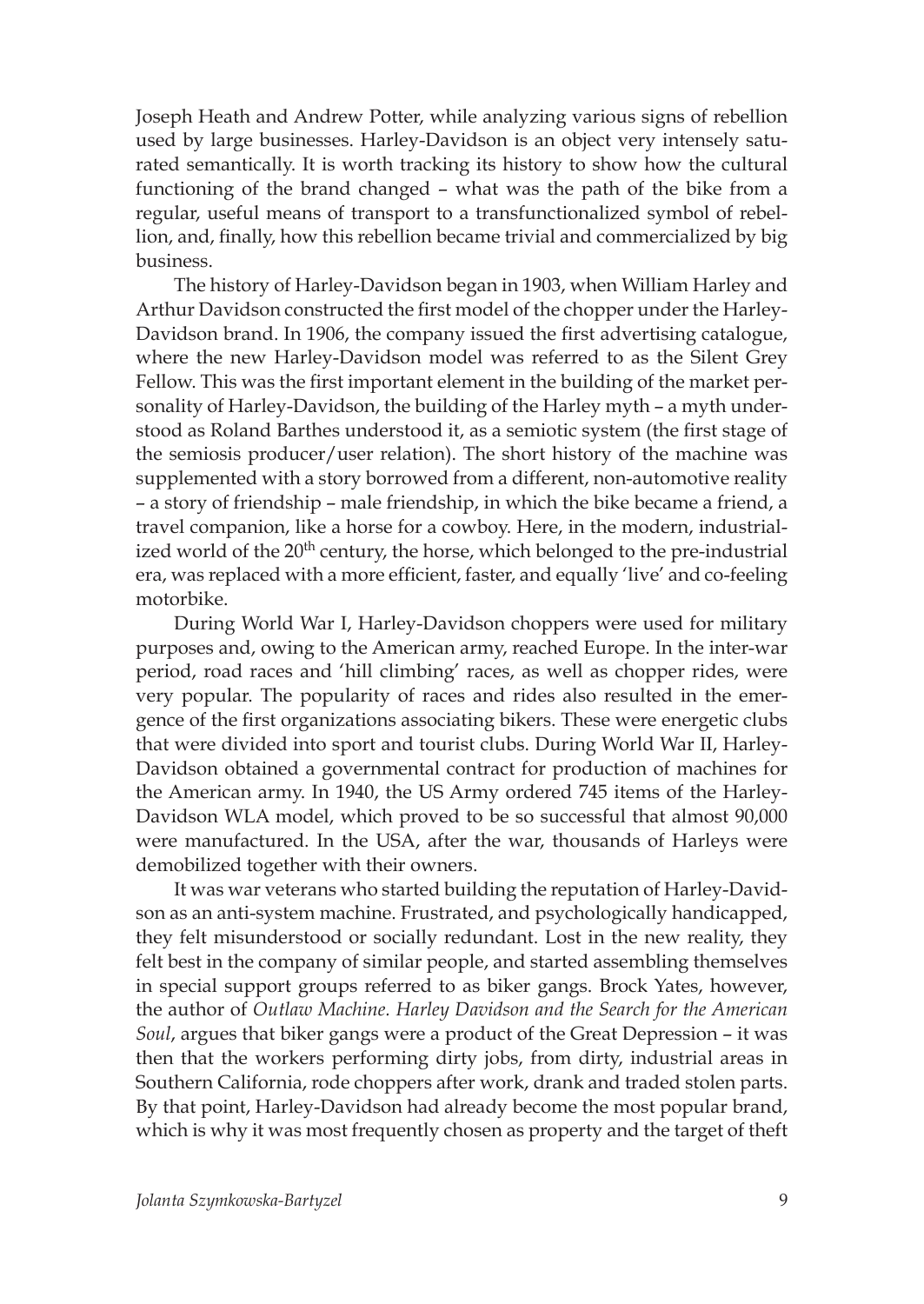(13). However, the true boom of the biker gangsters took place in the second half of the 1940s.

Young people who could not find a place for themselves in the postwar reality, and were aware of modern technology since they had operated tanks, airplanes and trucks during the war, and had thus become quite competent with vehicles and machinery, made choppers the object of their fascination and also a very clear instrument of rebellion, a weapon against the establishment. The newly created clubs bore strange, often frightening, nihilist names: The Booze Fighters, The Pissed-Off Bastards of Bloomington, or Satan's Sinners. At the same time, clubs such as The Road Runners and Sidewinders emerged, which engaged in enthusiastic, boyish and innocent biking.2 Harley-Davidson was already perceived as an *outlaw machine*. This is because the second phase of semiosis had occurred in which a relation is built between the object and the user, while the texts generated as a result of interaction between the parties took place as if outside, and often against the will of the manufacturer.

At the same time, the process of criminalization of Harley-Davidson was supported by the mass media. The event that established a bad reputation for Harley-Davidson in American society was a motorcycle riot that took place between July 4<sup>th</sup> and 6<sup>th</sup>, 1947 at Hollister, a small farming town in California, which became flooded, as media reported, by 4,000 members of biker clubs. Clashes between residents and the police took place, and several participants in the event were arrested, with a more or less similar number of injuries, including several that were severe. This is how the events occurred in Hollister, but the reputation of the gangs and choppers was built up by the media. According to Brock Yates, a major role was played here by *Life* magazine. Firstly, it overestimated and dramatized the entire story; secondly, it published an outstanding photo taken by a photographer from *The San Francisco Chronicle,* Barney Peterson. The photo was purchased by the Associated Press and *Life* magazine. The photograph presents a young, heavily built and devil-may-care biker in an unbuttoned shirt and askew baseball cap on a chopper – undoubtedly a Harley-Davidson – holding a beer bottle in each hand. Lying on the ground next to the motorbike are empty bottles, and lots of broken glass. This photo, according to Brock Yates, was posed. This was because Peterson and the accompanying reporter, C. J. Doughty, arrived in Hollister on July  $5<sup>th</sup>$ , when it was much more peaceful than on the previous day. As they had to supply hot material to *The Chronicle*, they decided to make it a little more dramatic (Yates 18).This photo by Peterson which, owing to *Life*  magazine, was seen by residents across the USA, added to the reputation of

<sup>&</sup>lt;sup>2</sup> Biking takes many forms, such as racing on tracks or in the wild, wandering and sightseeing by bike, or never ending repairs to care for a bike.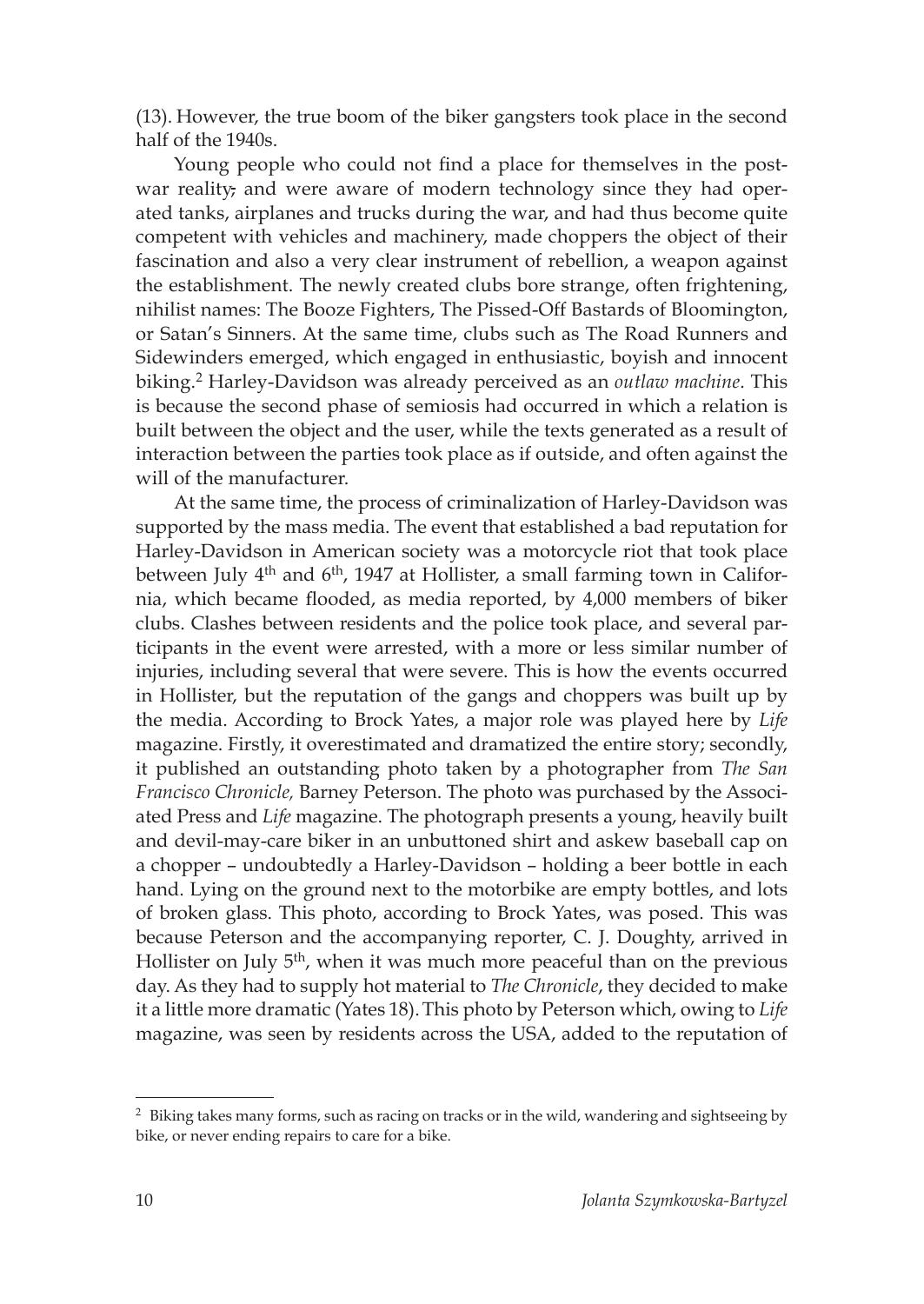Harley-Davidson and its users, and changed Harley-Davidson into a sign of rebellion, aggression and demoralization.

Such meanings around Harley-Davidson were provided to by legendary biker clubs, such as the Hell's Angels. Harley-Davidson was identified with this formation, as it was the then most popular and most widely available motorbike in the USA, and it was in fact the only (not counting the slightly obsolete Indiana) pure American chopper, which was important for the gangs since they were characterized with a rather perverse sense of patriotism. The mainstream media demonized the image of the Hell's Angels, presenting them as aggressive rapists and murderers, while in the already classic description in *Hell's Angels: A Strange and Terrible Saga* by Hunter S. Thompson, nowadays considered as a very credible description of the group, the Angels were a subculture of petty thieves and idlers who spent their free time wandering on their Harley-Davidsons, leading an abundant and varied sexual life or entering into conflicts and fights against competitive gangs (Yates 41).

It must be noted here that although representatives of biker gangs opposed the system and the establishment, their lifestyle and value system were not the values and lifestyle of the representatives of the mainstream of counter-culture, namely the Hippies. In biker gangs, there was a hierarchy almost like in the army, in which women had a servile function and the prevailing ethos was the ethos of male friendship. The culture of biker gangs had nothing in common with the narcissistic culture of the Hippies. The two groups also significantly differed in their political views. Members of biker gangs represented clearly right-wing views. Since most of them were veterans, they supported the war in Vietnam, and were advocates of American values. They were also seen more as outlaws than rebels and their culture was *criminal culture*3 rather than *counter culture.*

On the other hand, however, there were significant similarities between these groups. Justified by Freudian theories of repressive measures against all cultural standards, the counterculture accepted, and even idealized, criminal behavior. Criminal acts were often explained by disagreement with the existing reality, lack of understanding, and rejection, and this shared misery formed a link between the narcissistic Hippies and the super-tough guys on bikes.

Soon, as a result of co-optation mechanisms, the world of business used both of these groups for mercantile purposes. Just as various products connected with the counterculture were immediately imitated and produced in mass volumes, the symbols of the chopper rebels began to be consumed on a mass scale. Leather jackets and high boots were now not only worn by mem-

<sup>&</sup>lt;sup>3</sup> Cultural criminology is a new orientation in sociology and criminology exploring the relationship between crime and culture. Specifically it investigates subcultures, the symbolic criminalization of pop cultural texts and consumeristic activities.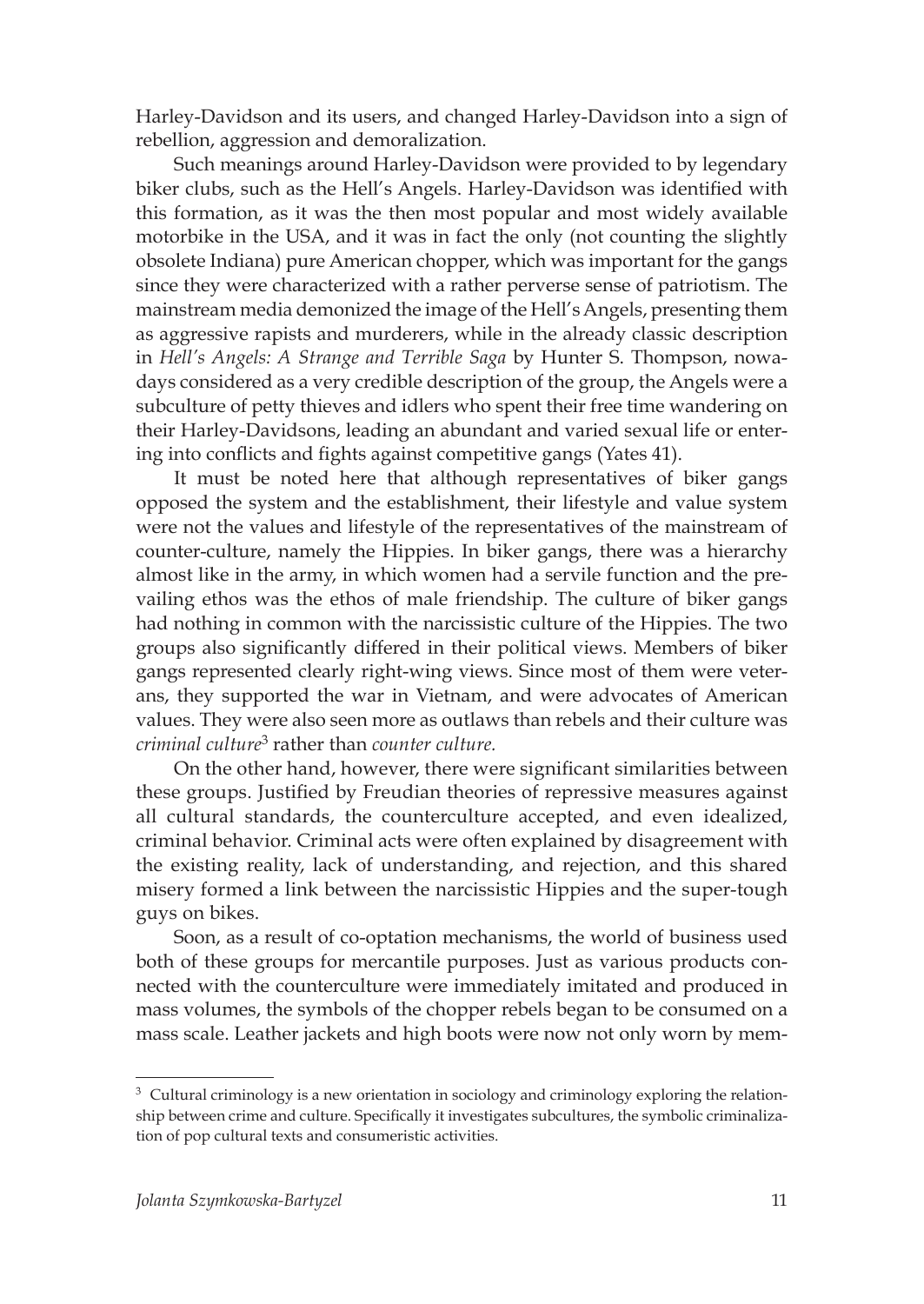bers of biker gangs, but also by those fascinated by the culture in a superficial, aesthetic manner. Just as the counterculture had its replicas and false Hippies, there were also false outlaw bikers. This took the form of a very expressive trivialization, namely the third phase of semiosis in culture.

Trivialization of the set of meanings related to the culture of biker gangs was intensified due to *outlaw biker films.* It was these products of popular culture that contributed to the mass consumption of the image of an arrogant biker criminal. An important film popularizing the culture of motorbike gangs was *The Wild One* by Laszlo Benedek of 1953. This Hollywood production, with the charismatic Marlon Brando in the lead role, excited the youth, and turned Brando into an icon of young rebellion. The success of the movie led to mass production of class B films, the protagonists of which were frustrated rebel bikers, and which were mass consumed by American teenagers. In the mid-1960s, when social discontent increased, there were even more productions of this type, which were later referred to as legendary.

Due to these films, and for purely mercantile purposes, a certain marriage of outlaw and Hippie occurred. Roger Corman, a specialist in film for the young, "and his scriptwriter, Charles Griffith, came up with a brilliant notion, they combine the two cultures. Hippies on bikes!"(Yates 50). And as Yates continues: "Angels were portrayed not as unemployed blue-collar grubs, but as disaffected kids rebelling against a stiff, uptight, conformist society. The film tells the story of bikers terrorizing the straights, portraying them as lost souls seeking their own vision of freedom in a hostile world" (Yates 50).

Harley-Davidson choppers played a major role in *The Wild Angels,* but the Harley-Davidson company did not like having a reputation as the centerpiece of a renegade culture. It was a time when the company had financial problems, the market was flooded with British bikes, and Japanese machines were becoming increasingly popular. Harley-Davidson was still the beloved chopper of the Hell's Angels and similar biker gangs, mainly due to the specific patriotic code that forbade gang members to ride non-American bikes.

For the company, however, this love of Harley-Davidson by members of biker gangs did not bring about anything positive, while the popularity of the machine in the texts of popular culture and the media did not, unfortunately, create a good marketing image. Harley-Davidson still functioned in the general awareness as the bike of aggressive outsiders.

The movie that radically changed the perception of the Harley-Davidson brand was the legendary *Easy Rider* Directed by Dennis Hopper in 1969, the film became a manifesto of the countercultural revolution. Alongside the peace sign, LSD and long hair, Harley-Davidson became an icon of the times. The protagonists of the film are two young people, Billy and Wyatt, who are peaceful and harmless. They love freedom, which is most fully experienced on the road. They smuggle drugs, and themselves also willingly enhance their sensations. With their money from drug sales, they go on the road in the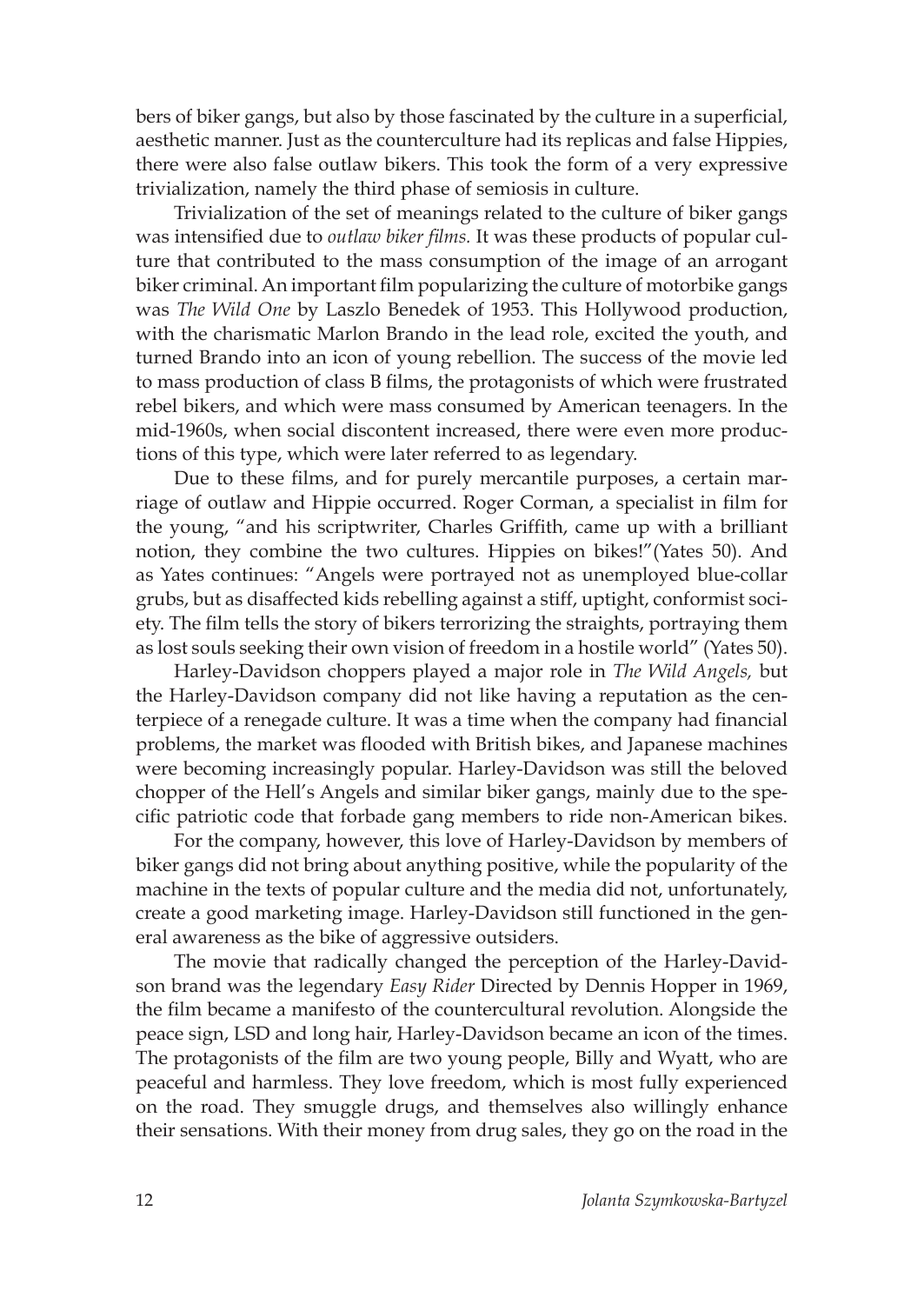southwest of the United States. They go to New Orleans to take part in the Mardi Gras that ends the carnival season. For the protagonists of *Easy Rider,*  the road is not an escape, but rather a search for new values, an alternative way of living. Billy and Wyatt, however, find nothing but death at the hands of small-town morons, for whom they are strange, and thus dangerous. It is important to note that, both with their behavior and values, Billy and Wyatt resemble the flower children, not the aggressive outlaw bikers. They are loners and wanderers searching for their place in life.

In Hopper's film, the bikes are equal protagonists of the story. They were specially tuned and stylized Harleys that the actors playing the main heroes were privately fans of. Hopper's film led to the Harley-Davidson brand being associated with strangeness of another type – with youth rebellion and the search for one's place in life, with the desire for freedom and independence, rather than with the aggression, violence and crime that the biker gangs had so far been associated with. Owing to the presentation of protagonists that represented the values of two different subcultures, *Easy Rider* introduced the Harley-Davidson brand into the cultural mainstream for good. From the 1970s onwards, the popularity and positive reception of Hopper's film caused Harley-Davidson to gradually become attractive to those not actually rejected, misunderstood or rebellious against the establishment, but rather to representatives of the establishment itself. The youth rebellion that was inscribed in the brand was made conformist, overtaken by the machine of consumption.

This was not quick, however. The company did not immediately realize the marketing potential in the complex of meanings given to Harley-Davidson owing to pop culture. In the early 1970s, the company's situation was tragic. In official promotional materials, references were still being made to the old company values and benefits of its products. These lost against both the technology and marketing strategies of the Japanese motorbikes which flooded the market in the 1970s.

The man who first noticed the cultural shift and shift of meanings which Harley-Davidson had undergone was William G. Davidson, the grandson of one of the founders of the biker clan from Milwaukee. A well-educated graduate of the L.A. School of Design, he decided to profit from the Harley-Davidsons reputation created by popular culture. When the Harley-Davidson company launched the famous FXS Low Rider model in 1977, it became clear that Harley-Davidson did not intend to compete with Japanese bikes, and that its future lay "in a rising group of traditionalists looking backward away from the seamless world of high tech and toward a simpler time and real values like friendship, brotherhood, freedom" (Yates 134). The bike was promoted with the slogan "The American Freedom Machine," which obviously referred to its rebel identity, but also promoted a sense of unity, exception, and patriotism – all the values important for both biker outsiders and narcissistic Hippies. "The outlaw biker became a prototypical Harley rider, decked out in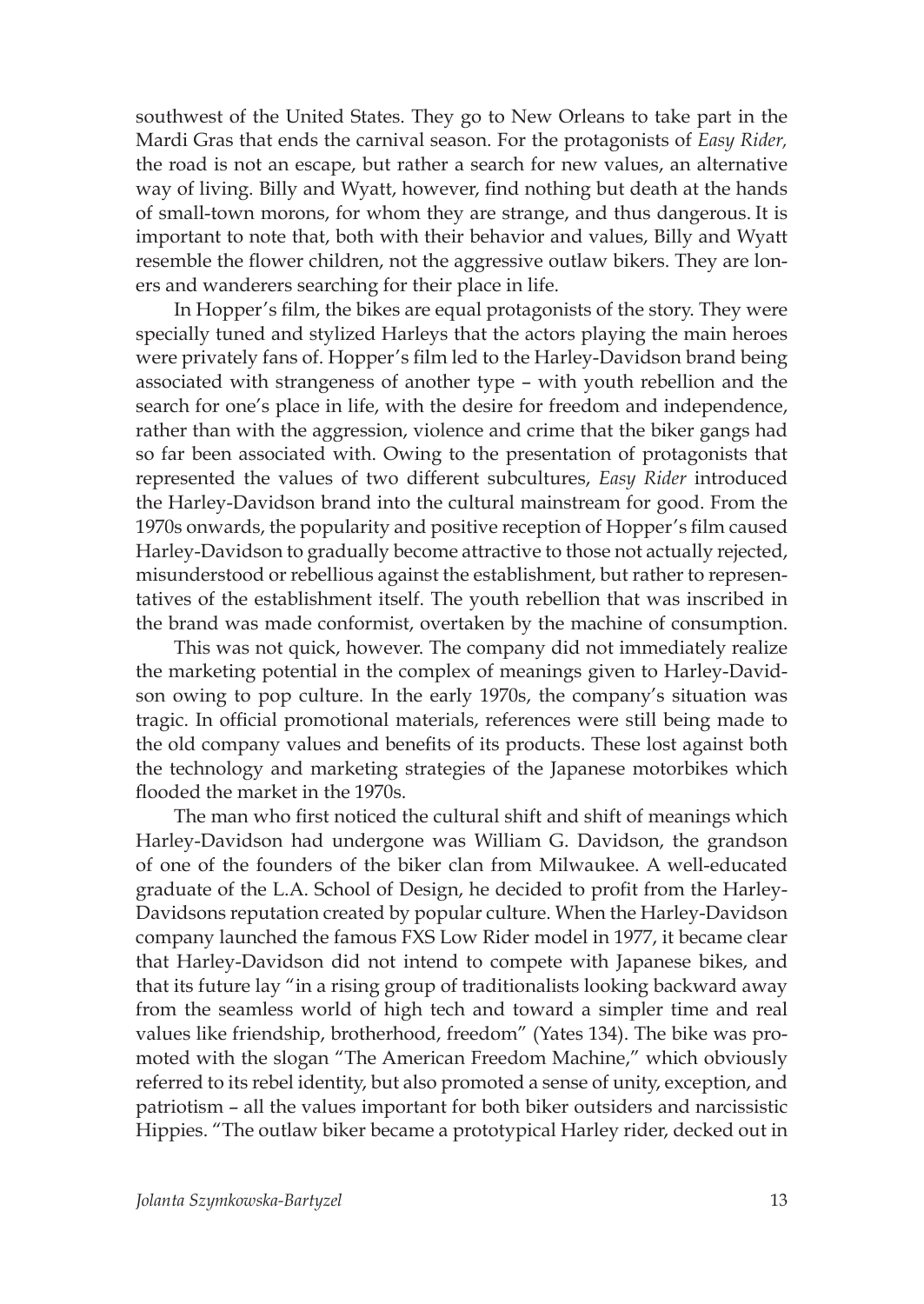black leather and hooting patriotic themes, they were authentic Americans, the nouveau cowboys" (Yates 135).

The manufacturer noticed that for users of Harley-Davidson bikes, their value had changed. Under the influence of stormy times, buyers not only looked for a reliable machine to help them move about, but importance was also attached to the expressive nature of the bike, its identity which had arisen both from Harley-Davidson's own history and from stories of popular culture. Hence, in the building of the producer/user relation in the first phase of semiosis, the producer used this heritage and built another sign value, joining exchange value (money made) with use value (meeting user needs). This example clearly shows that particular phases of semiosis within culture are nothing but continuous circulation of signs, continuous transformations, transfunctionalizations, retransfunctionalizations, and trivializations. All the time, there is a struggle for meaning which accompanies both production and consumption.

The 1970s generated a demand for the same values that mattered so much to the young, rejected loners in the 1940s and 1950s. Veterans returned from the Vietnam War even more frustrated because they had lost the war. Furthermore, due to the feminist movement in the 1970s, male privileges became endangered. The world seemed evil and depraved, the government and police corrupt, while the world of Harley-Davidson continued to praise archetypical masculinity, male friendship and honor.

Together with the strengthening of the economic standing of the brand, Harley-Davidson users also changed. Until the early 1980s, Harley Davidson "was firmly entrenched as a blue-collar machine" (Yates 138), but in the late 1980s, when the prices of Harley-Davidson bikes significantly grew, they became luxury vehicles, purchased not by the socially and economically excluded, but, on the contrary, by CEOs of corporations, bankers, and lawyers – the ones forming the establishment.

For them, Harley-Davidson biking became a sort of ideologically saturated recreation, a form of leisure activity that allowed them to change and shake off the mask of the CEO or manager, and put on the "outfit"<sup>4</sup> of a rebel outlaw. *A yuppie outlaw* – a young, well-educated, wealthy professional buying a bike to feel the thrill, the air of freedom far from corporate life, while the machine is for him a symbol of high social position. A yuppie, a conformist slave of the system, for whom the most important thing is to get rich and who, like Gordon Greco, the hero of Oliver Stone's movie, believes that greed is good, uses the machine of rebellion to mark his material status.

<sup>4</sup> The word "outfit" is used on purpose here, and is not intended to sound cynical, since being a contemporary Harley biker requires many costly accessories: appropriate boots, a leather jacket with the company's logo, and a Zippo lighter.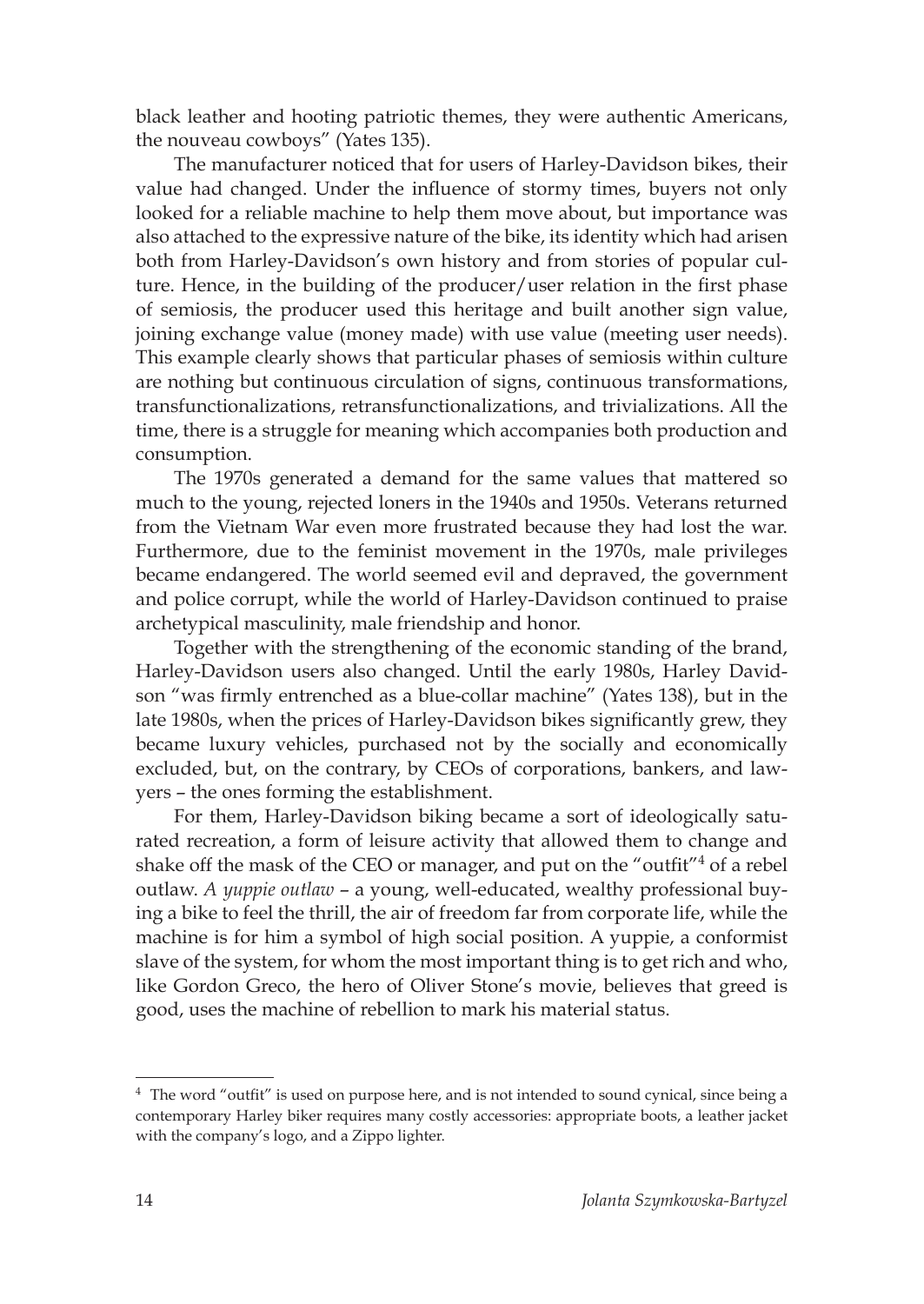Harley abandoned the shabby garages at the outskirts of town and drove into the exclusive downtown. It started being parked in garages next to the latest BMW or Porsche model owned by someone wealthy. Brock Yates argues that the elites' interest in Harley-Davidson motorcycles is related to the search for authenticity, roughness and some coarse nature, which are inscribed into Harley-Davidson bikes. In a time of smooth, computer-generated products in pop culture, the noise of Harley engines, and some roughness and discomfort in its driving, became features sought after by wealthy users who wanted to experience something true and painfully authentic (Yates 141).

This does not, however, mean that other Harley-Davidson users were pushed out of the market. On the contrary, Harley-Davidson has a very diversified group of users: they include millionaires and ordinary workers, machos, and an increasing number of women, representatives of HOGs*<sup>5</sup>* as well as those not associated. There are still Harley outlaws as well, although there are certainly fewer nowadays.

The heterogenic nature of the users shows how important the process of semiosis is in the user/object relation. The same bike can mean something different for every user, it is adjusted to individual use, and serves to express the biker's personality. For many users of Harley-Davidson bikes, it is very important to customize them – each bike is individually adjusted both in terms of technical parameters and decor. In one of its commercials, Harley-Davidson encourages bike customization: "Build your bike – build your freedom." In this way, the corporation referred to one of the most important slogans of the counterculture: "Express yourself," or "Be yourself." In the sphere of consumer culture, it is exactly this shift from standardization and uniformization, most profoundly expressed by the grey flannel suit, to an expression of a consumer's personality, that was of key importance.

The above analysis points to processes and changes which can be treated as the legacy of the countercultural 1960s.

Firstly, The free market mechanisms commodified rebellion, as it turned out that it was wrong to assume that consumption was about conformism, when the issue truly was to differentiate. People buy commodities in order to determine their position as compared to other participants in the market. Consumption is an activity involving competition, and the competition is not about being like others, but about being better, more state-of-the-art, more cool, more trendy, more original. The consumption slogan of the 1950s, "Keeping up with the Joneses," was questioned in the following decade. In contemporary consumption and behavior models, it is not about wearing a grey flannel suit like Mr. Jones and living in an identical house, but about

<sup>5</sup> The Harley Owners Group (HOG) is a company-sponsored club operated by Harley-Davidson Company for the users of that brand's machines, promoting Harley-Davidsons motorcycle and certain lifestyle and aura connected with them.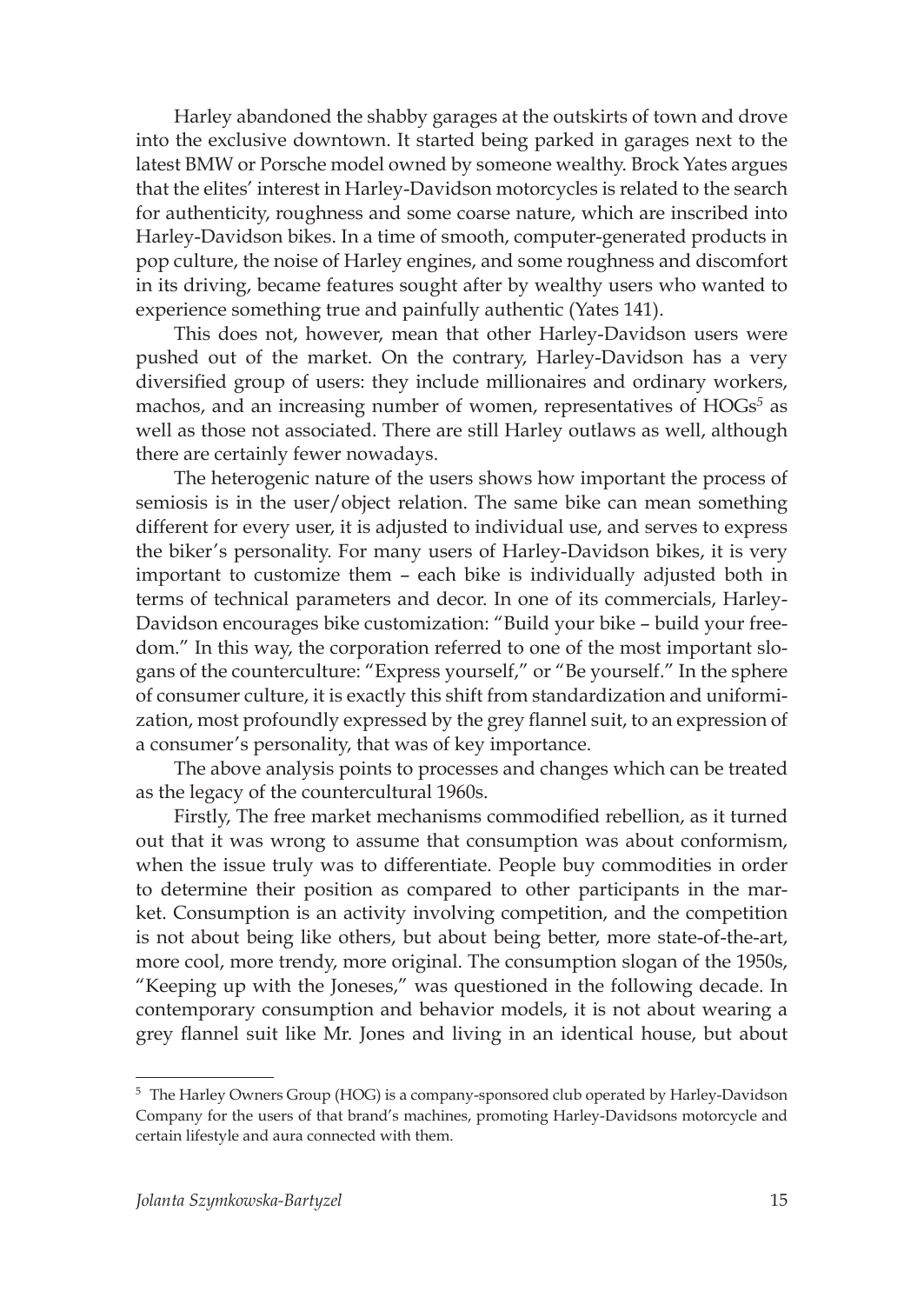marking one's uniqueness. At some point living in a white house in the suburbs was no longer cool, and it was more trendy to buy a post-industrial loft. What will happen when too many want to be trendy and live in lofts? Then those who want to stress their difference from the large group of similar residents of lofts, wishing to preserve their distinction, will be forced to look for another, more cool, more countercultural form of accommodation.

Secondly, the example of Harley-Davidson, apart from confirming the theory of co-optation which is about the way the system neutralizes and absorbs the representations of rebellion, shows a certain important consequence of the cultural revolution of the 1960s for consumer culture as such. If the 1950s were characterized by uniformization and standardization in consumption, the 1960s introduced more individualized, tailored consumption, which escaped explicit standards. "If American capitalism can be said to have spent the 1950s dealing in conformity and consumer fakery, during the decade that followed, it would offer the public authenticity, individuality, difference and rebellion" (Frank 9). Despite painstaking efforts made by advertisers to place consumers within defined target groups, it is nowadays known – as was proven by many studies – that people treat the same objects very individually, adjusting them to their needs, and changing their purpose. Consumption has become a means of expressing human creativity.

As a consequence, there appears a third important element of the legacy of the 1960s; when observing contemporary strategies of large corporate businesses regarding consumer culture, we can formulate a thesis that they follow the traces of counterculture, they inspire people to be themselves, to be spontaneous, to express their innermost dreams, to reject all limitations. Many commercials nowadays use the rhetoric of rebellion in order to encourage buying: "Wear your passion" (Reebok), "Just do it" (Nike), "Create yourself" (Cropp), "I'm making myself" (Nike), "Lead yourself into temptation" (Harley-Davidson), and "The Eagle Soars Alone" (Harley-Davidson). Thomas Frank notes that:

rebel youth culture remains the cultural mode of the corporate moment, used to promote not only specific products but the general idea of life in cyber revolution. Commercial fantasies of rebellion, liberation, and outright 'revolution' against the stultifying demands of mass society are commonplace almost to the point of invisibility in advertising, movies and television programming. For some, Ken Kesey's parti-coloured bus may be a hideous reminder of national unraveling, but for Coca-Cola it seemed a perfect promotional instrument for its "Fruitopia' line, and the company has proceeded to send replicas of the bus around the country to generate interest in the counterculturally themed beverage. Nike shoes are sold to accompaniment of words delivered by William S. Burroughs and songs by The Beatles, Iggy Pop, and Gil Scott Heron ('the revolution will not be televised'); peace symbols decorate a line of cigarettes manufactured by R.J. Reynolds and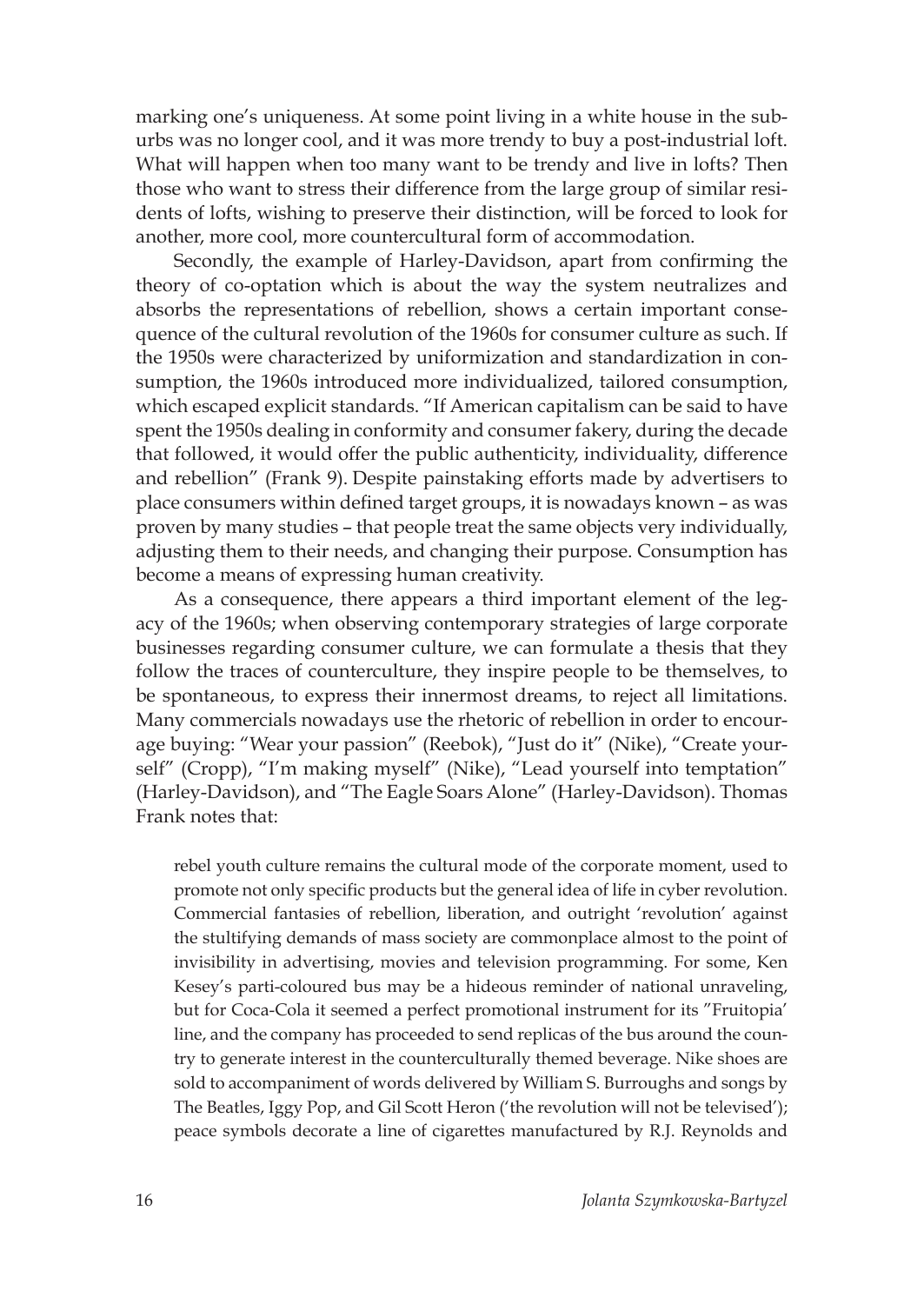the walls and windows of Starbucks coffee shops nationwide; the products of Apple, IBM, and Microsoft are touted as devices of liberation; and advertising across the product category spectrum calls upon consumers to break rules and find themselves. (Frank 4)

Harley-Davidson has traveled along a very long path, from a reliable manufacturer supplying products under governmental contracts, through a machine associated with criminals and outlaws, a motorbike for young people not understood by the stiff and heartless world, to a bike generally associated with luxury and the high social status of its users. Both the true story of the motorcycle and the myths built around it by the media and popular culture have created many layers of meanings, many values, references, and symbols, which are now used by individual consumers depending on their own needs, feelings and sentiments. As according to A. Fuat Firati and Nikhilesh Dholakia:

Consumption – in its currently developing sense of construction of meanings, life experiences, and identities – is the domain that will provide the field for these multiple forms of intercourse, or the stage for the theater(s) of life. Having lost the ability to influence the public domain of socially organized production in modernity, consumers are turning to the theaters of consumption in postmodernity. As signifying subjects, consumers are producing and will increasingly produce the varied meanings and identities they wish to play with and experience through these theaters of consumption.(155)

In reference to changes in the area of broadly understood consumption, one can say – paraphrasing the famous comment by Herbert Marcuse – that *Flowers have much power, whatsoever*. At the same time, it is worth realizing that manufacturers of commodities, by referring to our consumer independence, and encouraging rebellion and self-expression, suggest that being cool and independent can only succeed with the support of the commodities they produce. This is thus quasi-independence, controlled rebellion and controlled freedom. It all serves not to weaken consumerism, but to strengthen it. It seems that the system has negotiated a very favorable agreement with the individual – more quasi-freedom and narcissistic illusions in return for peace and big money.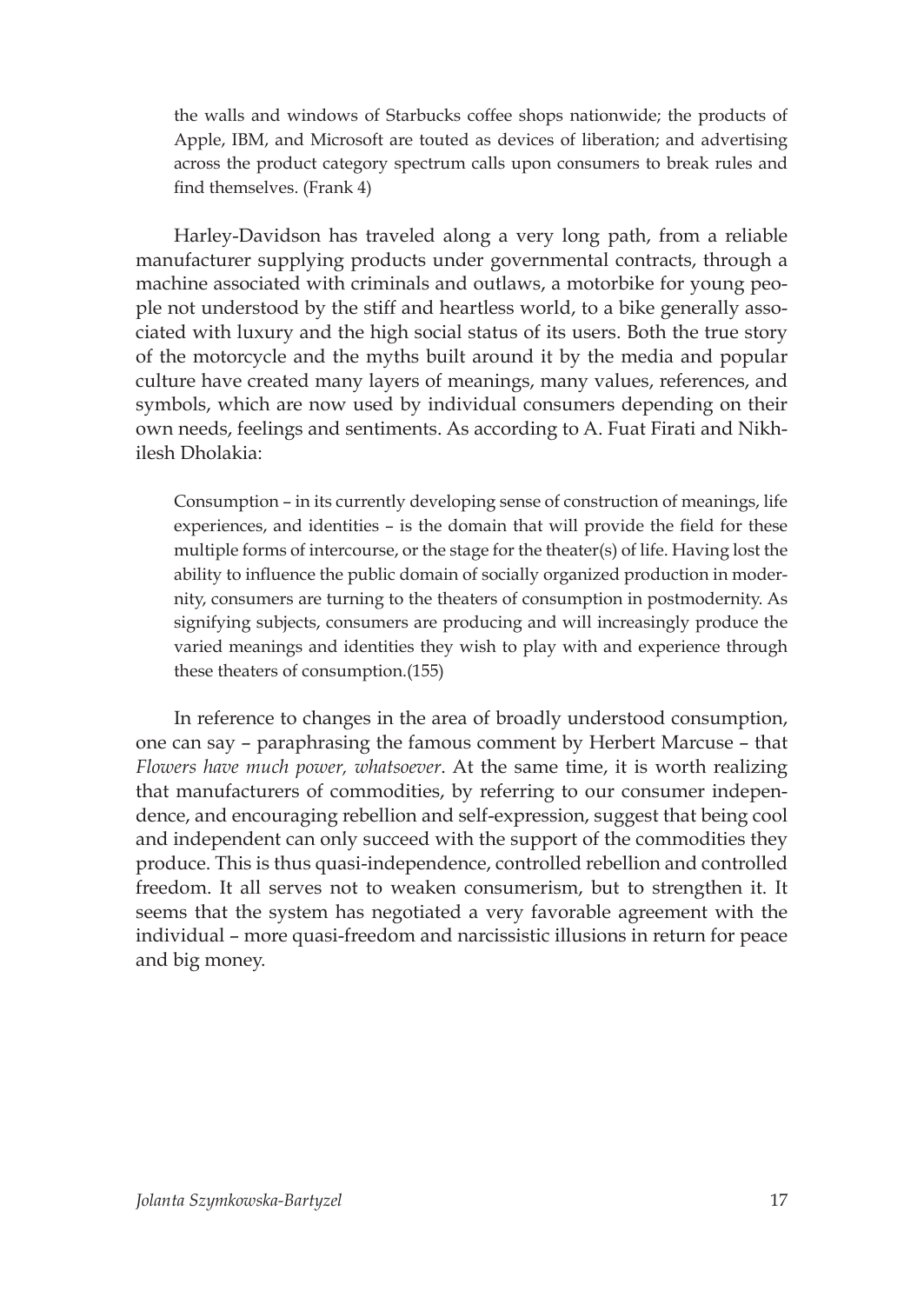### WORKS CITED

- Aldridge, Alan. *Consumption.* Cambridge: Polity Press, 2005. Print.
- Baudrillard, Jean. *Selected Writings.* Stanford: Stanford University Press, 1988. Print.
- Barthes, Roland. *Mythologies*, translated by A. Lavers. New York: Hill and Wang,1972. Print.
- Ewen, Stuart. *Captains of Consciousness.* New York: McGraw-Hill, 1976. Print.
- Firat, A. Fuat and Nikhlesh Dholakia. *Consuming People. From Political Economy to Theatres of Consumption*. New York: Routledge, 2003. Print.
- Frank, Thomas. *The Conquest of Cool: Business Culture, Counterculture, and the Rise of Hip Consumerism.* Chicago: University of Chicago Press, 1998. Print*.*
- GOTTDIENER, Mark. "Hegemony and Mass Culture: A Semiotic Approach," American *Journal of Sociology* 90 no.5 (1985): 979-1001.
- Heath, Joseph, and Andrew Potter. *The Rebel Sell: Why the Culture Can't be Jammed.* Toronto: Harper Collins, 2005. Print.
- Kornhauser, William, and Irving Horowitz. *The Politics of Mass Society.* Transaction Publishers, 2008*.*
- Krampen, Martin*. Meaning in the Urban Environment*. London: Pion, 1979*.* Print.
- Lasch, Christopher. *The Culture of Narcissism: American Life in an Age of Diminishing Expectations*. New York: Norton, 1991*.* Print.
- MacDonald. Dwight*. Against the American Grain: Essays on the Effect of Mass Culture*. Da Capo, 1983.
- Marcuse, Herbert*. One-Dimensional Man*. London: Sphere, 1968*.* Print.
- Niedzviecki, Hal. *We Want Some Too: Underground Desire and the Reinvention of Mass Culture.* Toronto: Penguin Books, 2000*.* Print.
- Packard, Vence*. The Status Seekers.* London, New York: Penguin Books,1971. Print.
- Riesman, David*. The Lonely Crowd: A Study of the Changing American Character.* Yale University Press, 2001. Print.
- Roszak, Theodore*. The Making of Counter-Culture: Reflections on the Technocratic Society and Its Youthful Opposition.* University of California Press, 1995. Print.
- Thompson, Hunter. *Hell's Angels: A Strange and Terrible Saga.* London, New York: Penguin Books, 2003. Print.
- Williams, Mark*. The Classic Harley*. *London:* Salamander Books, 1993. Print.
- Wilson, Sloan. *The Man in the Grey Flannel Suit.* Da Capo Press, 1983. Print.
- Yates, Brock. *Outlaw Machine. Harley Davidson and the Search for the American Soul.* New York: Broadway Books, 1999. Print.

#### **Filmography**

- *Easy Rider,* directed by Dennis Hopper (1969, Sony Pictures Home Entertainment, 2000). DVD.
- *The Wild Angels*, directed by Roger Corman (1966; MGM, 1998). DVD.
- *The Wild One*, directed by Laslo Benedek (1953; Studio UCA, 2006). DVD.
- *Wall Street*, directed by Oliver Stone, (1987; 20<sup>th</sup> Century Fox Home Entertainment, 2010). DVD.